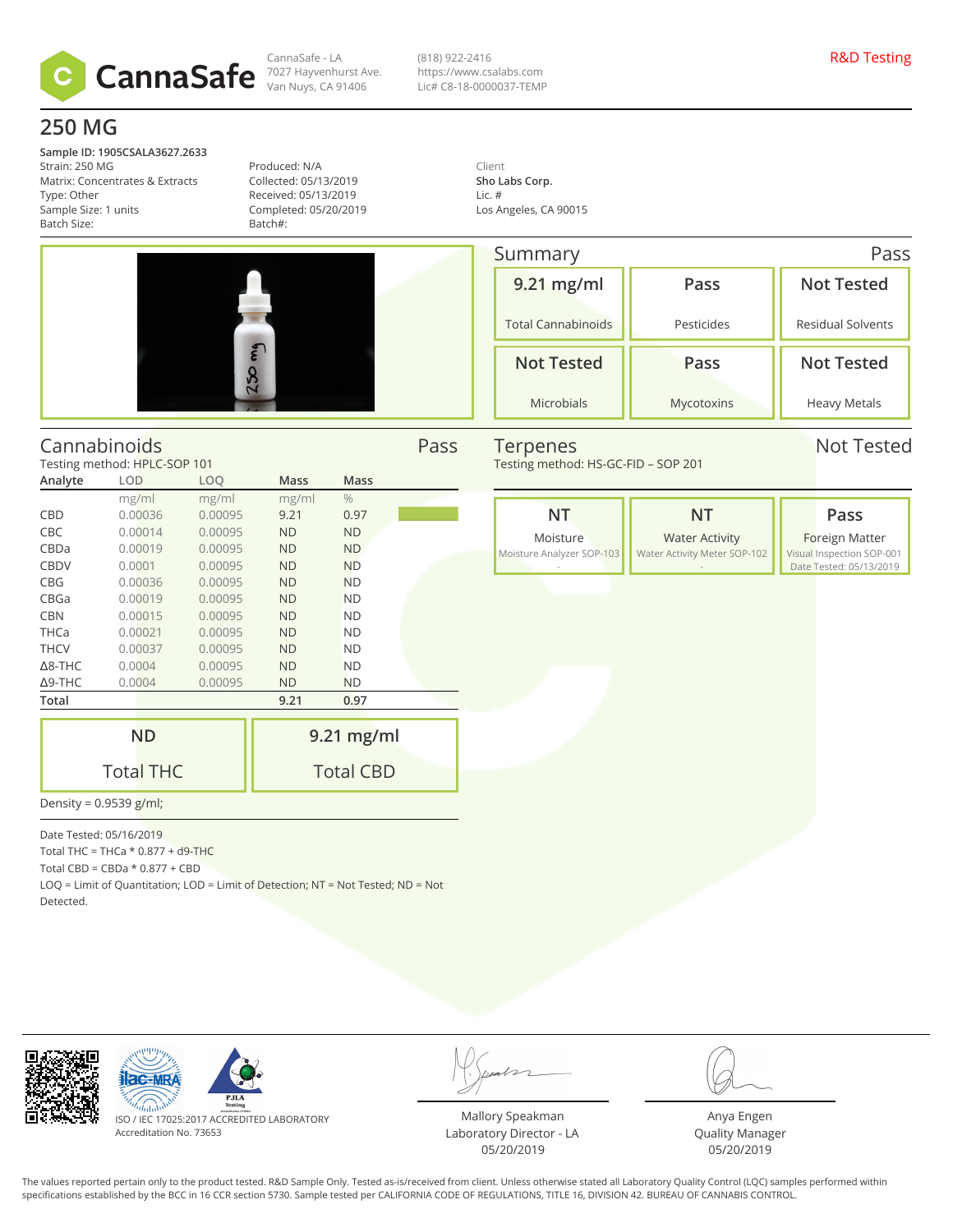

CannaSafe - LA 7027 Hayvenhurst Ave. Van Nuys, CA 91406

(818) 922-2416 https://www.csalabs.com Lic# C8-18-0000037-TEMP

## **250 MG**

**Sample ID: 1905CSALA3627.2633** Strain: 250 MG Matrix: Concentrates & Extracts Type: Other Sample Size: 1 units Batch Size:

Produced: N/A Collected: 05/13/2019 Received: 05/13/2019 Completed: 05/20/2019 Batch#:

Client **Sho Labs Corp.** Lic. # Los Angeles, CA 90015

#### Pesticides Pass

Testing method: LCMS & GCMS-SOP 301

| <b>I ESUITE THEUTOU. LUINS &amp; OCINS-SOF</b><br>Analyte | LOD       | LOO       | Limit     | <b>Mass</b> | <b>Status</b> | Analyte                 | LOD       | LO <sub>O</sub> | Limit     | Mass      | <b>Status</b> |
|-----------------------------------------------------------|-----------|-----------|-----------|-------------|---------------|-------------------------|-----------|-----------------|-----------|-----------|---------------|
|                                                           | $\mu$ g/g | $\mu$ g/g | $\mu$ g/g | $\mu$ g/g   |               |                         | $\mu$ g/g | $\mu$ g/g       | $\mu$ g/g | $\mu$ g/g |               |
| Abamectin                                                 | 0.018     | 0.059     | 0.1       | <b>ND</b>   | Pass          | Fludioxonil             | 0.007     | 0.024           | 0.1       | <b>ND</b> | Pass          |
| Acephate                                                  | 0.009     | 0.029     | 0.1       | <b>ND</b>   | Pass          | Hexythiazox             | 0.007     | 0.024           | 0.1       | <b>ND</b> | Pass          |
| Acequinocyl                                               | 0.005     | 0.018     | 0.1       | <b>ND</b>   | Pass          | Imazalil *              | 0.004     | 0.012           | 0.1       | <b>ND</b> | Pass          |
| Acetamiprid                                               | 0.004     | 0.013     | 0.1       | <b>ND</b>   | Pass          | Imidacloprid            | 0.039     | 0.129           | 5.0       | <b>ND</b> | Pass          |
| Aldicarb *                                                | 0.004     | 0.013     | 0.1       | <b>ND</b>   | Pass          | Kresoxim Methyl         | 0.005     | 0.017           | 0.1       | <b>ND</b> | Pass          |
| Azoxystrobin                                              | 0.006     | 0.019     | 0.1       | <b>ND</b>   | Pass          | Malathion               | 0.01      | 0.032           | 0.5       | <b>ND</b> | Pass          |
| <b>Bifenazate</b>                                         | 0.004     | 0.014     | 0.1       | <b>ND</b>   | Pass          | Metalaxyl               | 0.003     | 0.01            | 2.0       | <b>ND</b> | Pass          |
| Bifenthrin                                                | 0.008     | 0.027     | 3.0       | <b>ND</b>   | Pass          | Methiocarb *            | 0.006     | 0.02            | 0.1       | <b>ND</b> | Pass          |
| <b>Boscalid</b>                                           | 0.006     | 0.019     | 0.1       | <b>ND</b>   | Pass          | Methomyl                | 0.009     | 0.03            | 1.0       | <b>ND</b> | Pass          |
| Captan                                                    | 0.0789    | 0.2631    | 0.7       | <b>ND</b>   | Pass          | Methyl Parathion *      | 0.007     | 0.0233          | 0.1       | <b>ND</b> | Pass          |
| Carbaryl                                                  | 0.005     | 0.015     | 0.5       | <b>ND</b>   | Pass          | Mevinphos *             | 0.003     | 0.011           | 0.1       | <b>ND</b> | Pass          |
| Carbofuran *                                              | 0.005     | 0.018     | 0.1       | <b>ND</b>   | Pass          | Myclobutanil            | 0.017     | 0.058           | 0.1       | <b>ND</b> | Pass          |
| Chlorantraniliprole                                       | 0.007     | 0.024     | 10.0      | <b>ND</b>   | Pass          | Naled                   | 0.007     | 0.024           | 0.1       | <b>ND</b> | Pass          |
| Chlordane *                                               | 0.0291    | 0.0969    | 0.1       | <b>ND</b>   | Pass          | Oxamyl                  | 0.003     | 0.009           | 0.5       | <b>ND</b> | Pass          |
| Chlorfenapyr *                                            | 0.01      | 0.033     | 0.1       | <b>ND</b>   | Pass          | Paclobutrazol *         | 0.013     | 0.044           | 0.1       | <b>ND</b> | Pass          |
| Chlorpyrifos *                                            | 0.005     | 0.017     | 0.1       | <b>ND</b>   | Pass          | Pentachloronitrobenzene | 0.0046    | 0.0152          | 0.1       | <b>ND</b> | Pass          |
| Clofentezine                                              | 0.006     | 0.019     | 0.1       | <b>ND</b>   | Pass          | Permethrin              | 0.011     | 0.036           | 0.5       | <b>ND</b> | Pass          |
| Coumaphos *                                               | 0.009     | 0.028     | 0.1       | <b>ND</b>   | Pass          | Phosmet                 | 0.007     | 0.025           | 0.1       | <b>ND</b> | Pass          |
| Cyfluthrin                                                | 0.008     | 0.026     | 2.0       | <b>ND</b>   | Pass          | Piperonyl Butoxide      | 0.005     | 0.018           | 3.0       | <b>ND</b> | Pass          |
| Cypermethrin                                              | 0.013     | 0.044     | 1.0       | <b>ND</b>   | Pass          | Prallethrin             | 0.007     | 0.024           | 0.1       | <b>ND</b> | Pass          |
| Daminozide *                                              | 0.021     | 0.07      | 0.1       | <b>ND</b>   | Pass          | Propiconazole           | 0.008     | 0.026           | 0.1       | <b>ND</b> | Pass          |
| DDVP *                                                    | 0.004     | 0.012     | 0.1       | <b>ND</b>   | Pass          | Propoxur *              | 0.004     | 0.013           | 0.1       | <b>ND</b> | Pass          |
| Diazinon                                                  | 0.005     | 0.017     | 0.1       | <b>ND</b>   | Pass          | Pyrethrins              | 0.003     | 0.01            | 0.5       | <b>ND</b> | Pass          |
| Dimethoate *                                              | 0.003     | 0.011     | 0.1       | <b>ND</b>   | Pass          | Pyridaben               | 0.008     | 0.027           | 0.1       | <b>ND</b> | Pass          |
| Dimethomorph                                              | 0.007     | 0.023     | 2.0       | <b>ND</b>   | Pass          | Spinetoram              | 0.007     | 0.022           | 0.1       | <b>ND</b> | Pass          |
| Ethoprophos *                                             | 0.004     | 0.013     | 0.1       | <b>ND</b>   | Pass          | Spinosad                | 0.005     | 0.016           | 0.1       | <b>ND</b> | Pass          |
| Etofenprox *                                              | 0.005     | 0.017     | 0.1       | <b>ND</b>   | Pass          | Spiromesifen            | 0.007     | 0.023           | 0.1       | <b>ND</b> | Pass          |
| Etoxazole                                                 | 0.006     | 0.018     | 0.1       | <b>ND</b>   | Pass          | Spirotetramat           | 0.009     | 0.03            | 0.1       | <b>ND</b> | Pass          |
| Fenhexamid                                                | 0.009     | 0.03      | 0.1       | <b>ND</b>   | Pass          | Spiroxamine *           | 0.006     | 0.019           | 0.1       | <b>ND</b> | Pass          |
| Fenoxycarb *                                              | 0.007     | 0.022     | 0.1       | <b>ND</b>   | Pass          | Tebuconazole            | 0.013     | 0.042           | 0.1       | <b>ND</b> | Pass          |
| Fenpyroximate                                             | 0.009     | 0.03      | 0.1       | <b>ND</b>   | Pass          | Thiacloprid *           | 0.007     | 0.023           | 0.1       | <b>ND</b> | Pass          |
| Fipronil *                                                | 0.017     | 0.056     | 0.1       | <b>ND</b>   | Pass          | Thiamethoxam            | 0.004     | 0.013           | 5.0       | <b>ND</b> | Pass          |
| Flonicamid                                                | 0.0244    | 0.0814    | 0.1       | <b>ND</b>   | Pass          | Trifloxystrobin         | 0.004     | 0.014           | 0.1       | <b>ND</b> | Pass          |
|                                                           |           |           |           |             |               |                         |           |                 |           |           |               |

Date Tested: 05/14/2019

\* Denotes Category I pesticides, which fail when detected; LOQ = Limit of Quantitation; LOD = Limit of Detection; NT = Not Tested; ND = Not Detected.





ISO / IEC 17025:2017 ACCREDITED LABORATORY Accreditation No. 73653

Mallory Speakman Laboratory Director - LA 05/20/2019

Anya Engen Quality Manager 05/20/2019

The values reported pertain only to the product tested. R&D Sample Only. Tested as-is/received from client. Unless otherwise stated all Laboratory Quality Control (LQC) samples performed within specifications established by the BCC in 16 CCR section 5730. Sample tested per CALIFORNIA CODE OF REGULATIONS, TITLE 16, DIVISION 42. BUREAU OF CANNABIS CONTROL.